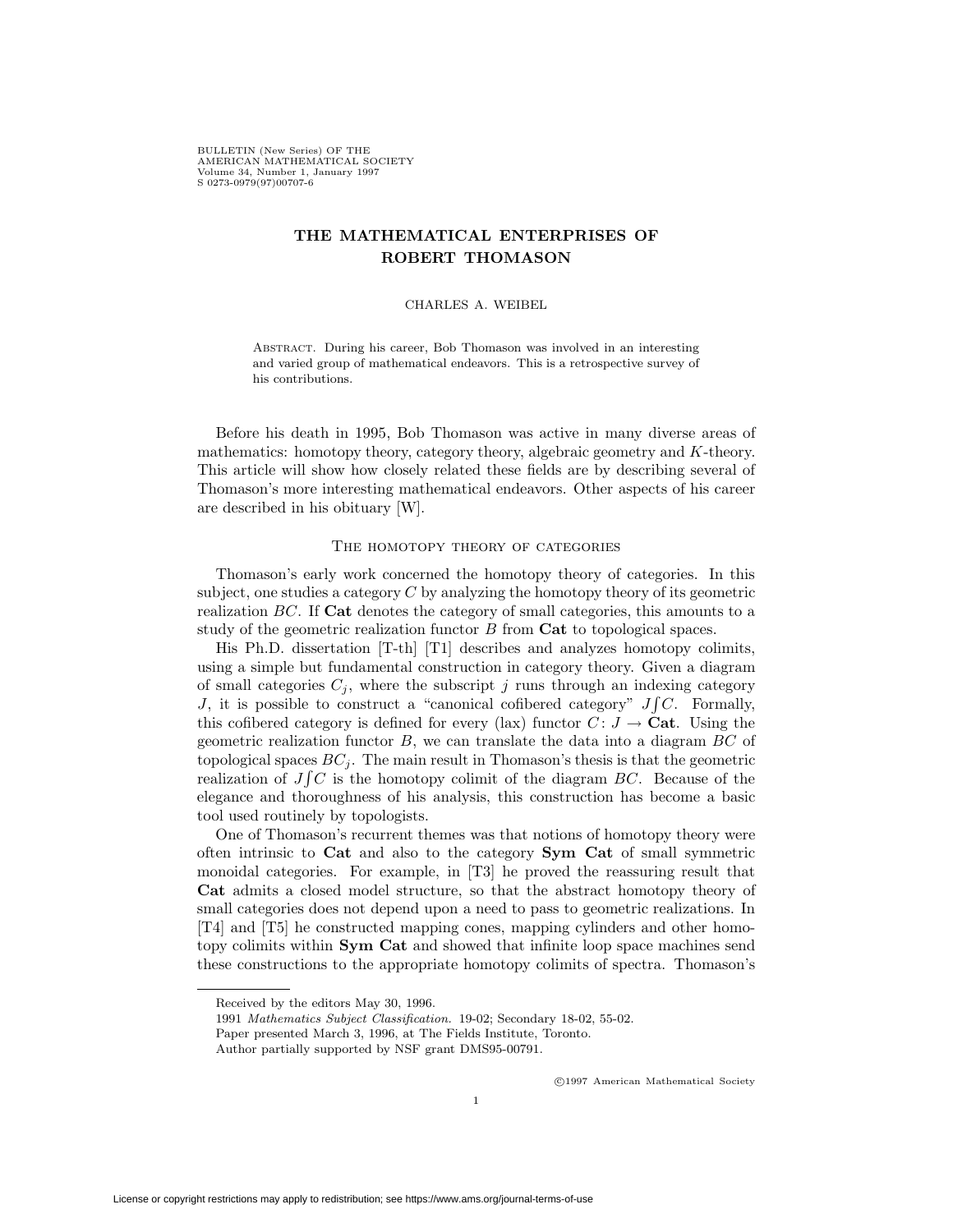#### 2 CHARLES A. WEIBEL

constructions were central to the work of several people in the mid-1980's, including the author [PW].

#### Uniqueness of infinite loop space machines

As he was leaving graduate school in 1977, Thomason discovered a proof that all infinite loop space machines produce equivalent output. In order to straighten out the technical details of his insight, he immediately enlisted the aid of J. Peter May. In a collaboration May recalls as "delightful interaction," they reduced Bob's argument to a characterization of infinite loop space machines by just one axiom: the "group completion" axiom. This led to the May-Thomason Uniqueness Theorem, which we shall now describe; see [MT].

For clarity, let us agree that by a *spectrum* E we mean a sequence  $\{E_0, E_1, \dots\}$ of spaces, together with weak equivalences  $E_n \to \Omega E_{n+1}$ . Because  $E_0$  is equivalent to the n-fold loop space  $\Omega^n E_n$  for each n, we call  $E_0$  an *infinite loop space*. We shall call E connective if  $\pi_i E_n = 0$  for  $i < n$ .

Prior to 1977, there had been three disparate methods (called "machines") for producing infinite loop spaces and spectra: the homotopy-everything theory of Boardman and Vogt [BV], the operad-based theory of May [M] and Segal's Γ-space approach [Seg]. These machines are characterized by their input  $X$ , which will be described shortly, and by their output, which should depend naturally upon the input X.

As output, each infinite loop space machine  $E$  produces a connective spectrum  $EX = \{E_0 X, E_1 X, \dots\}$ , together with a "group completion" map  $X \to E_0 X$ .

To explain group completion, we need to know that the input  $X$  has the property that  $\pi_0(X)$  is an abelian monoid and the homology of X is a graded-commutative ring. Suppose that Y also has this property (e.g., that  $Y = E_0 X$ ). A map  $X \to Y$ is called a (topological) "group completion" if  $\pi_0(Y)$  is the (algebraic) group completion of the abelian monoid  $\pi_0(X)$  and, moreover,  $H_*(Y; R)$  is the localization of the ring  $H_*(X;R)$  at the multiplicative subset  $\pi_0(X)$  for every coefficient ring R.

The input is harder to describe. Although superficially very different, each machine requires that its input include a based topological space  $X$ , together with an action  $\mathcal{G}(m,n): X^m \to X^n$  by some fixed topological family  $\mathcal G$  of operators satisfying some simple conditions. For example,  $G$  should contain the projections  $X^m \to X$  and the coordinate permutations  $X^m \to X^m$ , each operator g in  $\mathcal{G}(m,n)$ should have an underlying pointed set map  $f = \epsilon g$ :  $\{0, ..., m\} \rightarrow \{0, ..., n\}$ , and the subspaces  $\epsilon^{-1}(f)$  of  $\mathcal{G}(m,n)$  should be contractible. To verify the properties cited above about  $\pi_0(X)$  and  $H_*(X)$ , one uses the operators  $g: X^2 \to X$ .

For Segal's machine, the family of operators  $\mathcal F$  is just the family of base-point preserving maps, so that there is a universal map  $\mathcal{G} \stackrel{\epsilon}{\rightarrow} \mathcal{F}$ . Segal had already observed in  $[Seg]$  that the input to any  $G$ -based machine E was equivalent to the input to his F-based machine S, via the maps  $\epsilon$ .

**The May-Thomason Uniqueness Theorem** [MT]**.** For every infinite loop space machine E there is a natural equivalence of spectra between EX and Segal's spectrum **B**X.

Thomason's key idea was that one should study what happens to  $E$  as  $\mathcal G$  varies by constructing a bispectrum  $\mathbf{B}_i E_i X$ . This is a lattice of spaces, together with coherent equivalences  $\Omega \mathbf{B}_{i+1}E_jX \leftarrow \mathbf{B}_iE_jX \rightarrow \Omega \mathbf{B}_iE_{j+1}X$ . By an up-and-across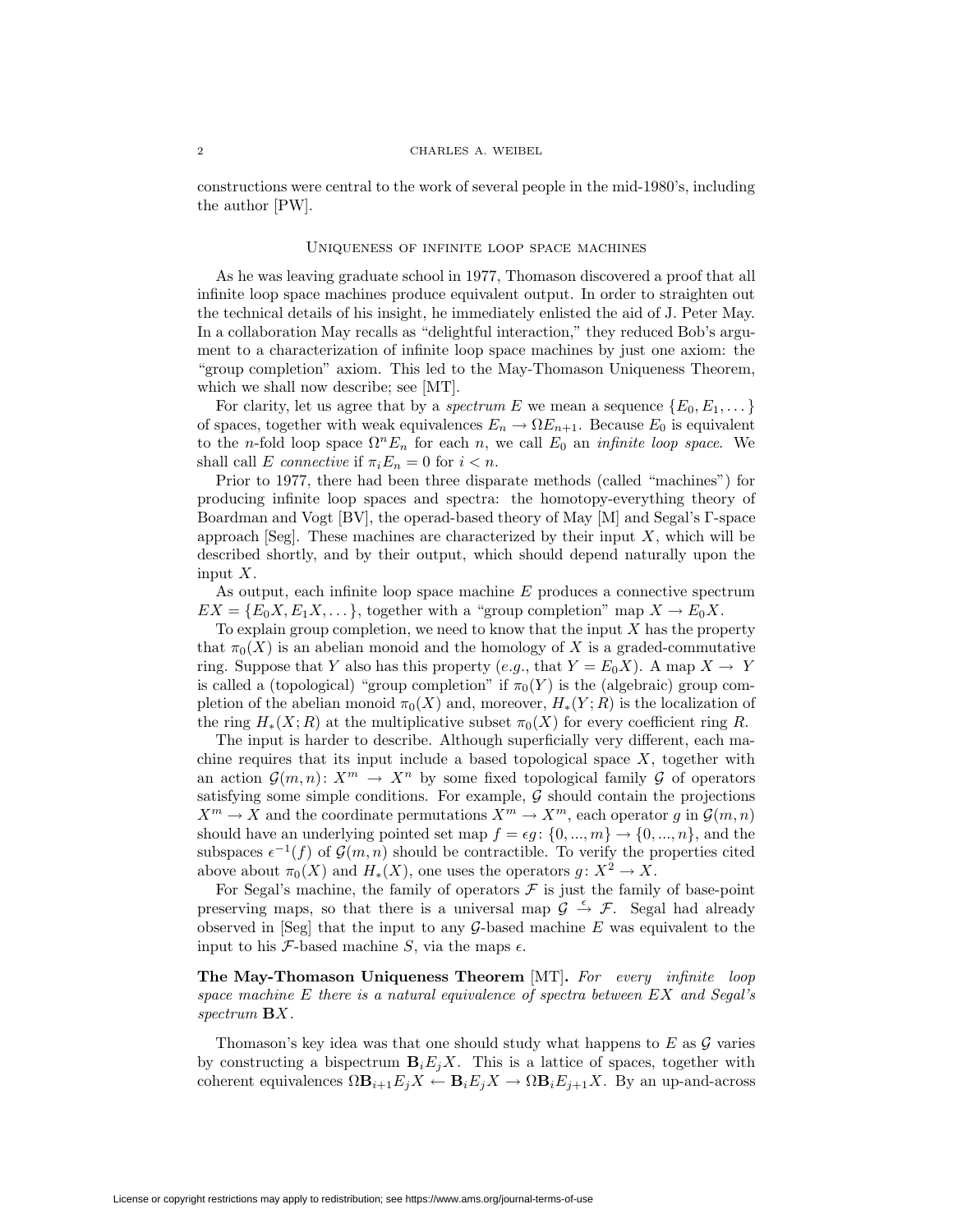theorem due to Fiedorowicz, the spectra  $\mathbf{B}_{*}X \simeq \mathbf{B}_{*}E_{0}X$  and  $E_{*}X \simeq \mathbf{B}_{0}E_{*}X$  are equivalent and the result follows.

One important application of these ideas is this. Let  $S$  be a symmetric monoidal category. Its geometric realization is food for any infinite loop space machine, and the May-Thomason Uniqueness Theorem ensures that the resulting spectrum  $Spt(S)$  is independent of the choice of infinite loop space machine. The spectrum  $Spt(S)$  is sometimes called the K-theory spectrum of S, because when S is the category of finitely generated projective modules over a ring  $R$ , the spectrum  $Spt(S)$  is Quillen's K-theory spectrum  $K^Q(R)$ . However, Thomason recently showed in [T26] that *every* connective spectrum is weak equivalent to  $Spt(S)$  for some symmetric monoidal category S.

### Thomason's descent machinery

Following Dold's idea that homotopy theory is a kind of non-abelian homological algebra, Bousfield and Kan [BK] realized that the homotopy limit and colimit are the analogues of the derived functors of the limit and colimit.

Thomason took this philosophy one step further in 1979–80, when he developed his theory of cohomological descent for spectra [T-EC, §1]. To explain this, suppose we are given a diagram of spectra  $E(j)$ , *i.e.*, a functor  $j \mapsto E(j) =$  ${E_0(j), E_1(j), \ldots}$  from some small indexing category J to the category of spectra. Thomason writes  $\mathbb{H}^1(J;E)$  for the sequence of homotopy limits  $\{\text{holim}_J E_0(j),\}$ holim<sub>J</sub> $E_1(j),...$ , observes that it is a spectrum and calls it hypercohomology. This terminology is inspired by the Dold-Kan correspondence between non-negative chain complexes and simplicial abelian groups; the successive truncations of any chain complex correspond to a sequence of simplicial abelian groups, forming a spectrum, and the usual hypercohomology groups of homological algebra turn out to be the homotopy groups of the corresponding spectrum H· .

When  $J = G$  is a group (considered as a category with one object) and E is a G-spectrum,  $\mathbb{H}^1(G;E)$  is the same as the homotopy fixed point spectrum  $E^{hG}$ , and there is a canonical map from the fixed point spectrum  $E^G$  to  $E^{hG}$ . Further, if  $E = Spt(S)$  is the spectrum associated to a symmetric monoidal category S and  $S^G$  denotes the category of G-representations in S, Thomason's homotopy limit problem [T10] asks how close the canonical map from  $E^G = Spt(S^G)$  to  $Spt(S)^{hG}$ is to a homotopy equivalence. When  $S$  is the category of complex vector spaces, resp. finite sets, the answer to the homotopy limit problem is given by a celebrated theorem of Atiyah, resp., of Carlsson (Segal Conjecture). When G is the Galois group of a Galois extension  $F$  of a field  $E$ , the homotopy limit problem asks how close  $K(E) = K(F)^G$  and  $K(F)^{h}$  are. This is the crucial case of the Quillen-Lichtenbaum conjectures.

With this enlightenment, Thomason was able to mimic the exposition of [SGA4], using cosimplicial resolutions (with  $J = \Delta$ ) to construct the sheaf hypercohomology spectrum  $\mathbb{H}^1(X;F)$  on any space X, or even on any Grothendieck site such as the  $\ell$ tale site of a scheme; see [T-EC, 1.33]. Here F is a presheaf on X with values in spectra, and there is a natural augmentation  $F(X) \to \mathbb{H}^1(X;F)$ . With this machinery in place, he introduced the following concept.

**Definition.** We say that  $F$  has *cohomological descent* on  $X$  if for every open  $U$  in X the augmentation  $F(U) \to \mathbb{H}^1(U;F)$  is a weak equivalence.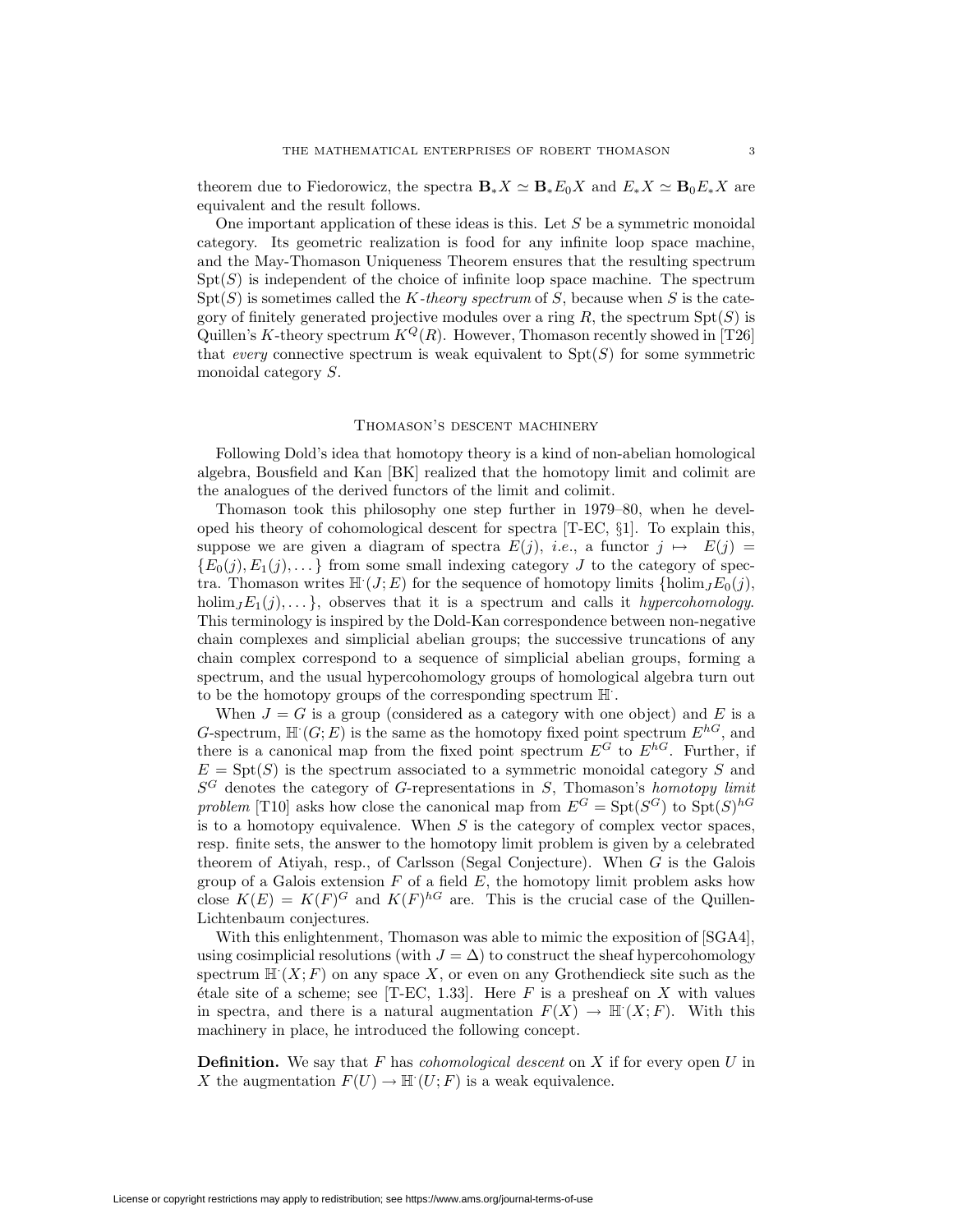Functors satisfying cohomological descent have several nice features. For one thing, they satisfy the *Mayer-Vietoris property:* for every open  $U$  and  $V$  the square



is homotopy-cartesian. When  $X$  is a noetherian scheme of finite Krull dimension, cohomological descent (for the Zariski topology) is equivalent to the Mayer-Vietoris property; see [T-EC, Ex. 2.5]. A second feature is that many properties of  $F(X)$  are determined by the sheaves  $\tilde{\pi}_iF$  associated to the presheaves  $U \mapsto \pi_iF(U)$ , because there is a right half-plane "hypercohomology" spectral sequence

$$
E_2^{pq} = H^p(X; \tilde{\pi}_{-q}F) \Rightarrow \pi_{-p-q}F(X).
$$

This is just a disguised version of the Bousfield-Kan spectral sequence for holim [BK, §XI.7] and converges whenever X has bounded cohomological dimension for the sheaves  $\tilde{\pi}_*F$ .

The most important application of all this machinery is to the  $K$ -theory of a scheme  $X$ . To avoid a discussion of the technical issues of  $[TT]$  right now, let us assume that  $X$  is quasiprojective over a finite-dimensional noetherian ring. With a little care, one can construct a spectrum  $K^Q(X)$ , depending naturally upon X, whose homotopy groups  $K_i(X) = \pi_i K^Q(X)$  are Quillen's K-theory groups [Q341] for  $i \geq 0$  (and which vanish for  $i < 0$ ). The naturality of  $K^Q$  means that it is a presheaf on  $X$ , for either the Zariski or étale topology, so we can form the Zariski and étale hypercohomology spectra  $\mathbb{H}^1(X; K^Q)$  and  $\mathbb{H}^1(X_{\text{\rm et}}; K^Q)$ .

Suppose first that  $X$  is regular. Brown and Gersten had observed as early as 1972 that the presheaf  $K^Q$  satisfies the Mayer-Vietoris property [BG], so it has cohomological descent on X for the Zariski topology. In this case, if  $\tilde{K}_q$  denotes the sheaf associated to  $K_q$ , then  $(*)$  becomes the (fourth quadrant) "Brown-Gersten" spectral sequence of [BG]:

(BG) 
$$
E_2^{pq} = H^p(X; \tilde{K}_{-q}) \Rightarrow K_{-p-q}(X).
$$

If  $X$  is quasiprojective but not regular, there is a fringing effect in the spectral sequence (BG) for  $K^Q$ . Terms such as  $H^p(X; \tilde{K}_0)$  can be nonzero, yet  $K^Q(X)$  has no negative homotopy groups. In effect,  $K^{\mathcal{Q}}(X)$  cannot have cohomological descent because it is the  $(-1)$ -connected cover of a spectrum  $K(X) = K^B(X)$  which does have descent (by the next theorem). We shall describe  $K^B(X)$  later on, remarking for now that if  $i < 0$ , the groups  $\pi_i K^B(X)$  are Bass' negative K-groups  $K_i(X)$ . If X is regular, these groups vanish and  $K^B(X) = K^Q(X)$ .

**Thomason's Zariski Descent Theorem** [TT, 10.3]**.** Let X be quasiprojective over a finite-dimensional noetherian ring. Then  $K = K^B$  satisfies cohomological descent (for the Zariski topology). In particular, there is a convergent "Brown-Gersten" spectral sequence  $(BG)$  converging to the K-groups of X.

Until [TT], it was not known that  $K^B(X)$  existed in this generality. However, constructions of  $K^B(X)$  in special cases had been known for some time. For example, when  $X = \text{Spec}(R)$ , it is the same as the non-connective Karoubi-Gersten-Wagoner spectra  $K^{KGW}(R)$  discovered in the early 1970's; see [PW] for an elaboration.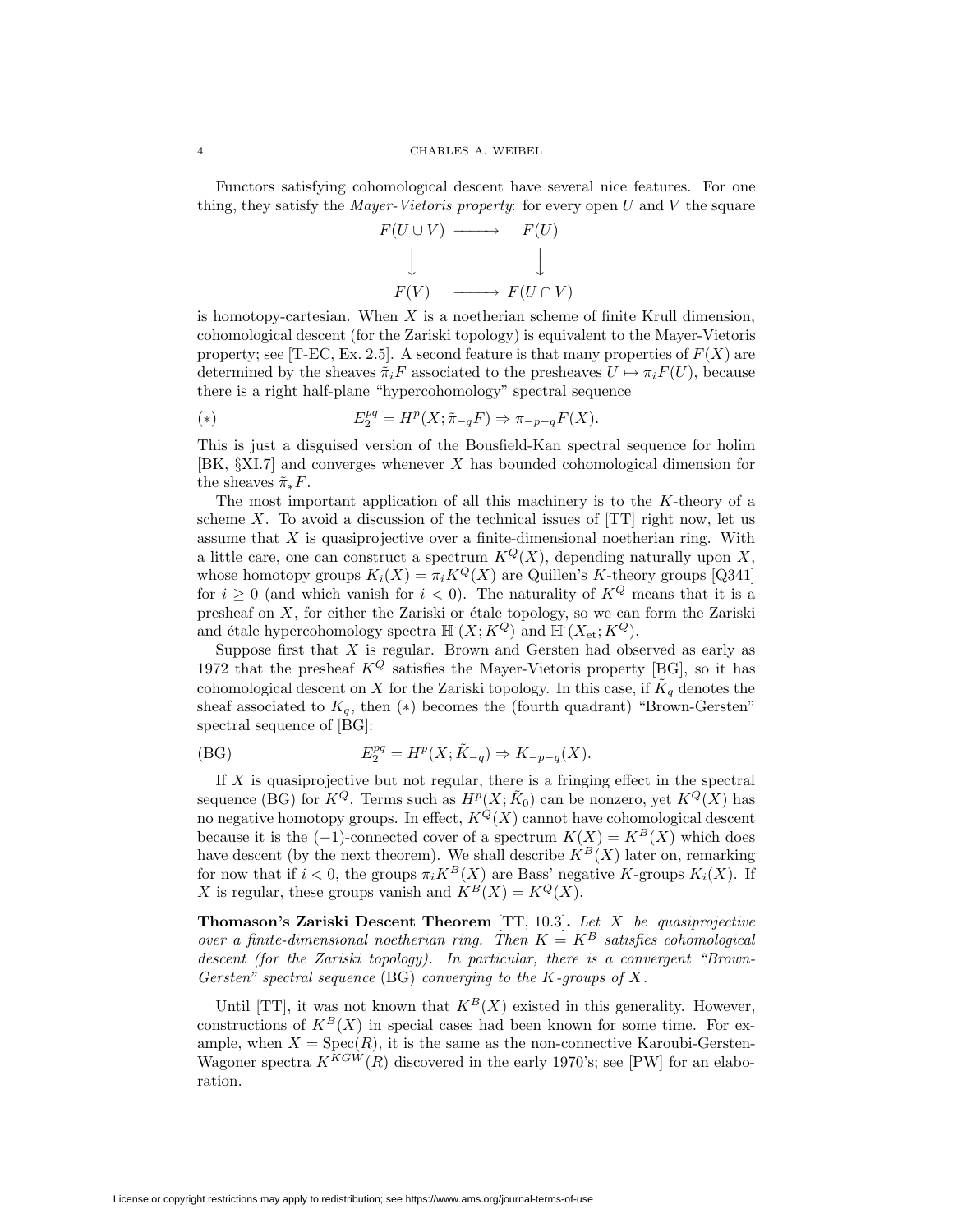It is often useful to consider  $K$ -theory with coefficients modulo an integer  $m$ . These K-groups are written as  $K_i(X;\mathbb{Z}/m)$  and are the homotopy groups of a spectrum written as  $(K/m)(X)$ . Since we have the benefit of hindsight and [TT], we define  $(K/m)(X)$  to be the smash product of  $K^B(X)$  with the mod m Moore spectrum, noting that the literature contains many variants (for  $i \leq 1$ ). Such a smash product preserves cohomological descent, so Thomason's Zariski Descent Theorem implies that  $(K/m)$  also satisfies cohomological descent (for the Zariski topology).

#### The Quillen-Lichtenbaum conjectures

In 1974 Quillen conjectured the existence of Atiyah-Hirzebruch type spectral sequences (one for each prime  $\ell$ ), relating the K-groups of a ring R of integers in a number field F to the étale cohomology groups of  $X = \text{Spec} (R[\frac{1}{\ell}])$ , expecting it to converge in a stable range. In this stable range, it would imply Lichtenbaum's conjectures, which relate the order of the groups  $K_i(R)$  to the values of the zeta function  $\zeta_F$  at negative integers, the case  $i = 2$  being the Birch-Tate conjecture (known up to powers of 2), asserting that  $|K_2(R)| = \zeta_F(-1)w_2(F)$ .

Quillen's conjecture was made more precise by W. Dwyer and E. Friedlander in 1981, who showed in [DF] that such Atiyah-Hirzebruch type spectral sequences converged to "étale K-theory"  $K_i^{\text{et}}(X; \mathbb{Z}/m)$ , where  $m = \ell^{\nu}$  and  $i \in \mathbb{Z}$ . This is a twisted generalized cohomology theory on the étale homotopy type of  $X$ , equipped with a natural comparison map  $\eta_i: K_i(X; \mathbb{Z}/m) \to K_i^{\text{et}}(X; \mathbb{Z}/m)$ ; see [F]. For  $X = \text{Spec} (R[\frac{1}{\ell}])$ , Dwyer and Friedlander showed in [DF] that  $\eta_i$  is onto for  $i \geq 2$ .

Thomason observed that étale  $K$ -theory was periodic in i and that its periodicity came from multiplication by a Bott element  $\beta^N \in K_{2N}(X;\mathbb{Z}/m)$  for a suitable integer N; if R contains a primitive  $m^{\text{th}}$  root of unity, then  $\beta \in K_2(X; \mathbb{Z}/m)$ . Thus if one inverts the Bott element, the comparison map factors through the resulting periodic groups  $K_i(X; \mathbb{Z}/m)[\beta^{-1}]$ . Moreover, these are the homotopy groups of a spectrum  $(K/m)(X)[\beta^{-1}]$ . Thomason published a proof of the following theorem in  $[T-EC]$  for regular X and in  $[TT]$  for general X.

**Thomason's Étale Descent Theorem [TT, 11.5].** Suppose that X is a noetherian scheme of finite Krull dimension such that all its residue fields have uniformly bounded étale cohomological dimension at the prime  $\ell$ . If  $\ell = 2$ , assume that  $\mathcal{O}_X$ contains  $\sqrt{-1}$ . Then the periodic theory  $(K/m)[\beta^{-1}]$  satisfies étale cohomological descent for all  $m = \ell^{\nu}$ .

Moreover,  $K_*(X; \mathbb{Z}/m)[\beta^{-1}] \cong K^{\text{et}}_*(X; \mathbb{Z}/m)$ , via the comparison maps, and the hypercohomology spectral sequence (∗) is the Atiyah-Hirzebruch type spectral sequence:

$$
E_2^{pq} = \begin{cases} H_{\text{et}}^p(X; \mathbb{Z}/m(\frac{q}{2})), & q \text{ even} \\ 0, & q \text{ odd} \end{cases} \Rightarrow K_{-p-q}(X; \mathbb{Z}/m)[\beta^{-1}].
$$

Historically, the proof for X regular evolved in several stages. Thomason proved étale descent in 1980, before [DF]. The surjectivity of  $\eta$  (for  $\ell \neq 2$ ) came in 1981 as joint work with Dwyer, Friedlander and Snaith [DFST], while the final step [T7] came in 1982, and the refinement [T9] was written in 1983. Several nice applications of the Descent Theorem were written up before the final version of [T-EC] appeared: a proof of  $\mathbb{Q}_{\ell}$ -adic cohomological purity in [T11] and a Rigidity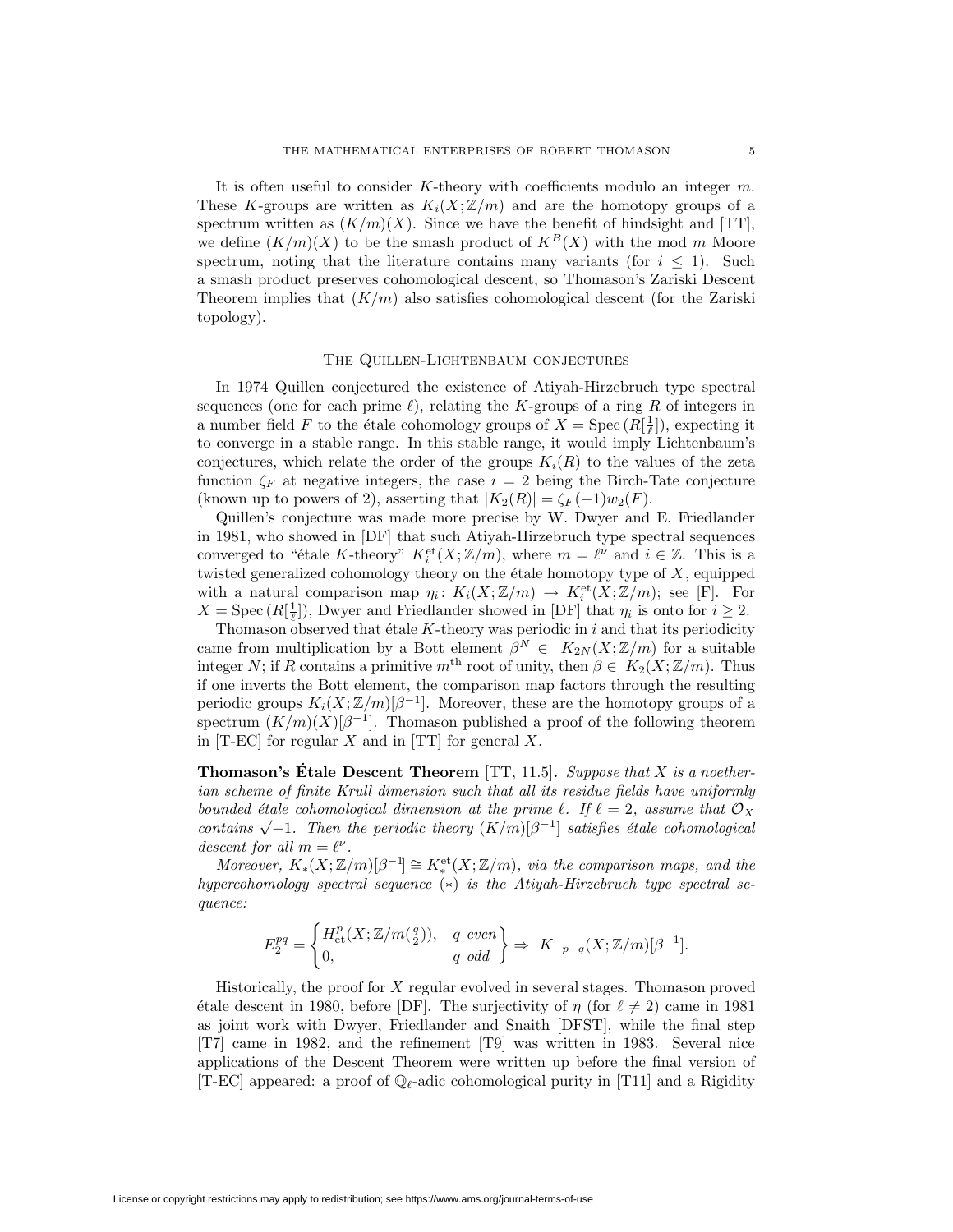Theorem with Gillet in [GT] (their proof was contemporaneous with Gabber's). Applications to Riemann-Roch are given in [T8] and [H].

Thomason's Etale Descent Theorem solves Quillen's conjecture up to stability in ´ β. The comparison maps  $η_i: K_i(X; \mathbb{Z}/\ell^{\nu}) \to K_i(X; \mathbb{Z}/\ell^{\nu})[\beta^{-1}]$  are onto for large i (see [T9]) and onto for  $i \geq 2$  in the arithmetic case  $X = \text{Spec}(R[\frac{1}{\ell}])$  by [DF]. The guess is that  $\eta_i$  should be an isomorphism for  $i > \text{cd}_{\ell}(X)$ .

If  $X$  is a smooth curve or surface over the complex numbers, Suslin proved in 1994 [Sus] that  $\eta_i$  is an isomorphism for  $i \geq \dim(X)$ . Voevodsky has announced a proof (in 1996) that if X is smooth over a field and  $\ell = 2$ , then  $\eta_i$  is an isomorphism for  $i \geq \text{cd}_2 k(X)$ .

# Equivariant algebraic K-theory

During 1983–1986, Thomason wrote a series of papers [T12, T13, T14, T15, T16] about the K-theory  $G_*(G, X)$  of coherent G-modules over a G-scheme X, G being a reductive algebraic group. (The 1991 paper [T21] also belongs to this series.) For geometric invariant theory enthusiasts, the most interesting aspect of this work was that he could establish the existence of equivariant resolutions of a coherent Gmodule  $\mathcal F$  by G-vector bundles over reasonable schemes X [T15]. Such resolutions had been conjectured to exist by Seshadri and others. If G is a torus and X is proper over a field  $k$ , one case of his Lefschetz-Riemann-Roch Theorem [T13] states that we have equality of Euler characteristics in the representation ring  $R_k(G)$ :

$$
\sum (-1)^{i} H^{i}(X; \mathcal{F}) = \sum (-1)^{i} H^{i}(X^{G}; \tau \mathcal{F})
$$

for every F, where  $X^G$  is the fixed-point scheme, and the G-module  $\tau \mathcal{F}$  on  $X^G$  is given by a standard trace formula.

If one adopts the philosophy of [T-EC] that one should go modulo  $\ell^{\nu}$  and invert the Bott element, one is led to study the theory  $G/\ell_{*}^{\nu}(G,X)[\beta^{-1}]$ . In [T14] [T16] he showed that this horribly named theory is a sort of equivariant topological Khomology theory, in the sense of Atiyah and Segal — but with respect to the  $\epsilon$ tale topology. In particular, if one completes this theory (à la Atiyah) with respect to the augmentation ideal of the representation ring  $R_k(G)$ , one gets the equivariant version of étale  $K$ -theory with supports.

# K-theory and derived categories

After Grothendieck solved the original Riemann-Roch problem for relatively projective varieties in 1958, he set about to develop a global theory of intersections of schemes and a Riemann-Roch formula for arbitrary proper morphisms  $f: Y \to X$ . For this one needs a direct image map  $f_* \colon K_0(Y) \to K_0(X)$ . If X is regular, then  $f_*$  is given by  $f_*(E) = \sum (-1)^i [R^i f_* E]$ . However, the individual terms in this naïve formula do not make sense for all  $X$ . Grothendieck observed that in spite of this, one could still make sense of the alternating sum in the derived category of complexes of vector bundles on X. That is, the complex  $Rf_*E$  is perfect: X is covered by affine opens  $Spec(R_i)$  on which  $Rf_*E$  is represented by a bounded chain complex of finitely generated projective  $R_j$ -modules.

This being said, Grothendieck redefined  $K_0(X)$  as a group depending upon the category Perf(X) of perfect complexes on X. However, this new definition of  $K_0(X)$ can differ from the classical definition unless X has an ample line bundle (or an "ample family" of line bundles). The book [SGA6] is devoted to making sense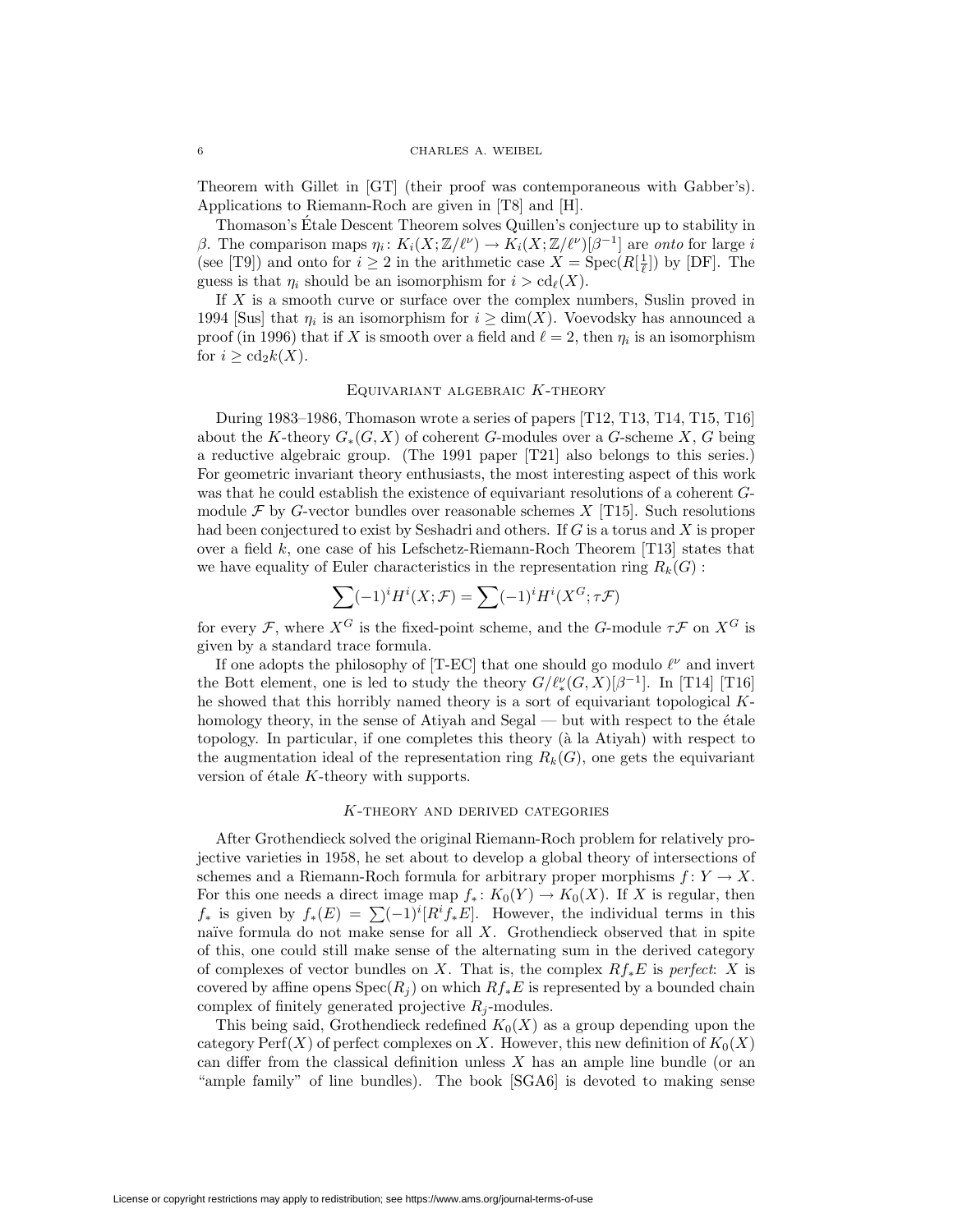out of all this with the new definition of  $K_0(X)$ . In the end, the Riemann-Roch formula was established for proper locally complete intersection morphisms between quasi-compact schemes with an ample line bundle; see [SGA6, p. 485].

The following result of Thomason would have simplified much of [SGA6]. In this exposition, we shall assume that  $X$  is noetherian, although all the following results extend to quasi-compact quasi-separated schemes, because they are inverse limits of noetherian schemes by [TT, C.9].

**Key Proposition** [TT, 5.2.2]**.** Let U be open in a noetherian scheme X. A perfect complex E on U is isomorphic (in the derived category) to the restriction  $E = F|U$ of a perfect complex F on X if and only if the class  $[E] \in K_0(U)$  is in the image of the restriction map  $K_0(X) \to K_0(U)$ .

Moreover, if  $F_0$  and  $F_1$  are perfect complexes on X, every map  $F_0|U \to F_1|U$ in the derived category is the restriction of a diagram  $F_0 \leftarrow F_2 \rightarrow F_1$  of perfect complexes on X with  $F_0|U \cong F_2|U$ .

The proof uses a result called the "Thomason-Trobaugh" direct limit characterization of perfect complexes: Let  $F$  be a bounded complex on  $X$  whose cohomology sheaves are quasi-coherent. Then  $F$  is perfect iff for every affine open  $U$  and every direct system  $E_{\alpha}$  of perfect complexes on U, the canonical map is an isomorphism:

$$
\varinjlim \mathrm{Hom}_{D(U)}(F, E_{\alpha}) \stackrel{\cong}{\to} \mathrm{Hom}_{D(U)}(F, \varinjlim E_{\alpha}).
$$

A word of explanation is in order. Thomason attributes the crucial idea in the proof to a dream he had on January 22, 1988, in which his recently deceased friend Thomas Trobaugh told him how to solve the final step: "The direct limit characterization of perfect complexes shows that they extend" (modulo the  $K_0$ ) obstruction). In gratitude, Thomason listed his friend as a coauthor of the resulting paper [TT].

It is easy to extend the [SGA6] definition of  $K_0(X)$  to higher K-theory. For  $i \geq 0$ , we define  $K_i(X)$  to be the Waldhausen K-theory of the category  $\text{Perf}(X)$ . The results of [SGA6, IV] show that  $K_i(X)$  agrees with  $K_i^Q(X)$  whenever X has an ample family of line bundles. In order to extend the definition to negative i, Thomason used an idea of Bass: to define  $K_{i-1}$ , it suffices to prove that the "Fundamental Theorem" holds for  $K_i$ . Let  $X[t]$ ,  $X[t^{-1}]$  and  $X[t, t^{-1}]$  denote the products of X with  $Spec(\mathbb{Z}[t])$ ,  $Spec(\mathbb{Z}[t^{-1}])$  and  $Spec(\mathbb{Z}[t, t^{-1}])$ , respectively. The Fundamental Theorem we now state had been previously proven by Quillen in two important cases: for X regular (in [Q341]) and for  $X = \text{Spec}(R)$  (in [GQ]). In turn, Quillen's results generalize an earlier result of Bass-Heller-Swan for  $i = 1$ .

**Fundamental Theorem of** K**-Theory** [TT, 6.6]**.** If X is a noetherian scheme, then for all i there is an exact sequence:

$$
0 \to K_i(X) \to K_i(X[t]) \oplus K_i(X[t^{-1}]) \to K_i(X[t, t^{-1}]) \to K_{i-1}(X) \to 0.
$$

Thomason first proved exactness for  $i \geq 1$ , using the Key Proposition for  $X[t, t^{-1}] \subset X[t]$ . Following Bass, the rest is automatic, because one inductively defines  $K_{i-1}(X)$  using the Fundamental Theorem for i. The construction of the nonconnective spectrum  $K^B(X)$  uses a similar induction.

We now turn to Thomason's solution of the localization problem: find the third term in the long exact sequence containing the maps  $K_i(X) \to K_i(X - Z)$ , where Z is closed in X. Once again, this generalized results of Quillen: in  $[Q341]$  for X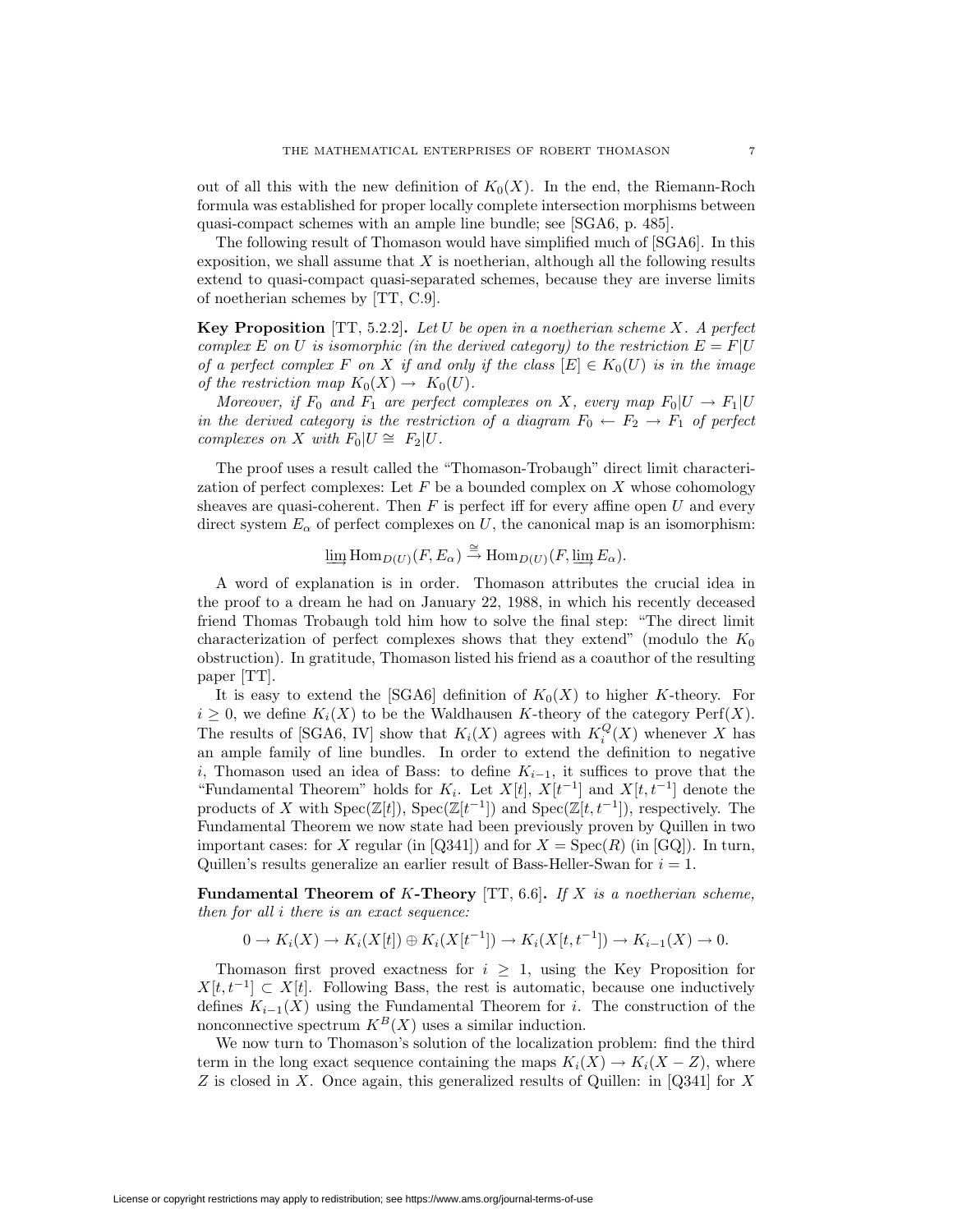regular and in [GQ] for X affine and Z a divisor. Let  $K^B(X)$  on Z) denote the (nonconnective) Waldhausen K-theory spectrum for the category of perfect complexes of X which are acyclic off Z, and write its homotopy groups as  $K_i(X \text{ on } Z)$ .

**Localization Theorem** [TT, 7.4]**.** Let Z be closed in a noetherian scheme X, with complement  $U = X - Z$ . Then the fiber of  $K^B(X) \to K^B(U)$  is  $K^B(X \text{ on } Z)$ , and there is a long exact sequence:

$$
\cdots \to K_{i+1}(X) \to K_{i+1}(U) \to K_i(X \text{ on } Z) \to K_i(X) \to K_i(U) \to \cdots
$$

If  $X = U \cup V$ , then  $Z \subset V$ , and the Key Proposition implies an excision result:  $K(X \text{ on } Z) \simeq K(V \text{ on } Z);$  see [TT, 3.19]. By the Localization Theorem, this implies that the Mayer-Vietoris property holds for  $K$ -theory, which in turns proves Thomason's Zariski Descent Theorem, stated above.

Among the many applications of these structural theorems, we would like to point out the main results of [T23]. An immersion  $Z \hookrightarrow X$  is called *regular* of codimension  $d$  if  $Z$  is locally defined by a regular sequence of length  $d$ .

**Corollary** [T23, 2.1]. Let  $X' \stackrel{\pi}{\rightarrow} X$  denote the blow-up of a noetherian scheme X along a regular immersion  $Z \stackrel{\iota}{\hookrightarrow} X$  of codimension d. Then

$$
K_i(X') = K_i(X) \oplus \bigoplus_{i=0}^{d-1} K_i(Z).
$$

This result is new even for  $i = 0$ , because the classical result of [SGA6, VII] required the extra hypothesis that  $Z$  be regular. Thomason also gives an excess intersection formula for the composition  $\pi^* \iota_* \colon K_i(Z) \to K_i(X')$ , which for  $i = 0$  is [SGA6, 3.4]. Finally, he proves the following nice result.

**Corollary** [T23, 3.1]. Let  $Z \xrightarrow{\iota} X$  be a regular immersion of noetherian schemes, with conormal bundle N. Then the composition  $\iota^* \iota_* : K_i(Z) \to K_i(Z)$  is multiplication by the element  $\lambda_{-1}N = \sum_{n=1}^{\infty}(-1)^n[\wedge^n(N)]$  of  $K_0(Z)$ .

For  $i = 0$  this is the "formule clef" of [SGA6, VII.2.7], while for X regular it is implicit in Quillen [Q341]. Thomason further observed (unpublished) that these results allow one to prove a version of the Adams-Riemann-Roch theorem, describing the behavior of  $\gamma$ -filtration on  $K_i(X)$  under a complete intersection morphism.

### Thomason model structures

In the late 1960's, Quillen had established "homotopical algebra" as a framework for doing homotopy theory in algebraic settings [Q-HA] [Q-RH]. He defined a (Quillen) model category as a category  $\mathcal C$  equipped with three distinguished families of maps (cofibrations, fibrations and weak equivalences) satisfying five axioms (CM1-CM5). Waldhausen observed that, since these families of maps are closed under composition and contain all identity maps, it is convenient to think of them as the morphisms of three subcategories of C:  $cof(\mathcal{C})$ ,  $fib(\mathcal{C})$  and we  $(\mathcal{C})$ .

In 1995, Thomason was able to finally solve the problem, raised by Grothendieck, of lifting a homotopy structure from  $\mathcal C$  to functor categories, such as the category of simplicial presheaves on a site. Bob's basic idea was to modify Quillen's axioms in order to obtain homological algebra as a special case. Unfortunately, he never wrote his results up. What follows is an outline of Thomason's theory, based on notes (by Barbieri-Viale and Grandis) on lectures he gave in Genova, Italy, less than one month before his death.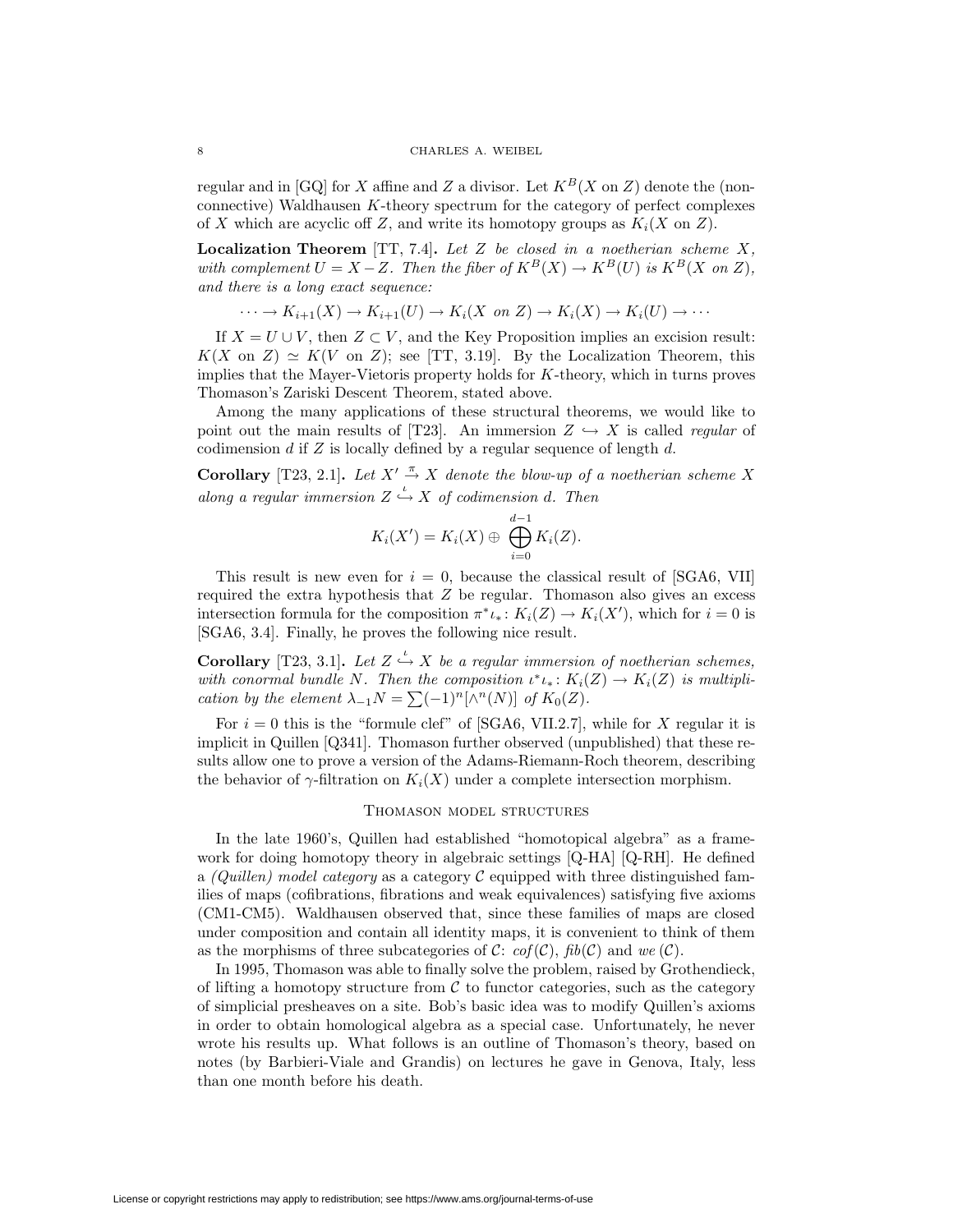**Definition.** A Thomason model category is a category  $C$  equipped with three distinguished families of maps: the "cofibrations" (written as  $\rightarrow$ ), the "fibrations" (written as  $\rightarrow$ ), and the "equimorphisms" (written as  $\stackrel{\sim}{\rightarrow}$ , and thought of as weak equivalences). These are to be closed under composition and contain all identity maps, and one writes the corresponding subcategories as  $cof(\mathcal{C})$ ,  $fib(\mathcal{C})$  and  $eq(\mathcal{C})$ respectively.  $C$  must have both an initial and a terminal object, and the following self-dual axioms must be satisfied:

- (TM0) Every isomorphism is in  $cof(\mathcal{C})$ ,  $fib(\mathcal{C})$  and  $eq(\mathcal{C})$ .
- (TM1) The pushout of a cofibration c with any map  $f$  exists and is a cofibration. Moreover, if either  $f$  or  $c$  is an equimorphism, so is its pushout. The dual assertion for the pullback of a fibration with any map must also hold.
- (TM2) (Quillen's CM2) Let f and g be maps such that  $gf = h$  is defined. If any two of  $f, g, h$  are equimorphisms, so is the third.
- $(TM3)$  (Quillen's Axiom  $CM3w$ ) Any retract of an equimorphism is an equimorphism.
- (TM4) (Quillen's Lifting Axiom CM4) Suppose given a commutative square

$$
\begin{array}{ccc} A & \to & X \\ i \downarrow & & \downarrow p \\ B & \to & Y \end{array}
$$

in which i is a cofibration and p is a fibration. Then a map  $B \to X$ exists, factoring both  $A \to X$  and  $B \to Y$ , provided either i or p is an equimorphism.

(TM5) (Factorization) Any map f factors functorially in two ways: as  $\stackrel{\sim}{\rightarrow} \rightarrow$  and  $\text{as} \rightarrow \stackrel{\sim}{\rightarrow}$ .

Any Quillen model category with (TM1) is a Thomason model category, provided that the factorizations required by Quillen's axiom CM5 can be made functorial; I do not know of any Quillen model category in which these factorizations are not functorial. One advantage of functoriality, already noted by Heller and Waldhausen, is that one can define "cylinder objects"  $A \times I$  and "path objects"  $A<sup>I</sup>$  in a way that is natural in A.

Here is another difference between Quillen's and Thomason's axioms. Thomason's Factorization Axiom (TM5) allows us to factor f as hi, where i is a cofibration and h is an equimorphism; in Quillen's Factorization Axiom (CM5) h must also be a fibration. Therefore if  $f$  is a map having the left lifting property with respect to all fibrations which are equimorphisms, Quillen's axioms CM3 and CM5 imply that f must be a cofibration. This need not be the case in a Thomason model category, as the following example shows.

**Example.** Here is an example of a Thomason model category which is not a Quillen model category. Let **Ch** denote the category of bounded chain complexes of modules over some ring  $R$ , with  $eq(\mathbf{Ch})$  the quasi-isomorphisms (maps inducing isomorphisms in homology).

Let  $cof(\mathbf{Ch})$  denote the category of injections whose cokernel is a chain complex of projective modules, and let  $fib(\mathbf{Ch})$  denote the category of epimorphisms whose kernel is a chain complex of injective modules. Then **Ch** is a Thomason model category but not a Quillen model category (unless  $R$  is a semisimple ring).

There are also two well-known Quillen model category structures on **Ch** in which  $eq(\mathbf{Ch})$  is the class of quasi-isomorphisms; see [Q-HA, I.1.2]. In one, we retain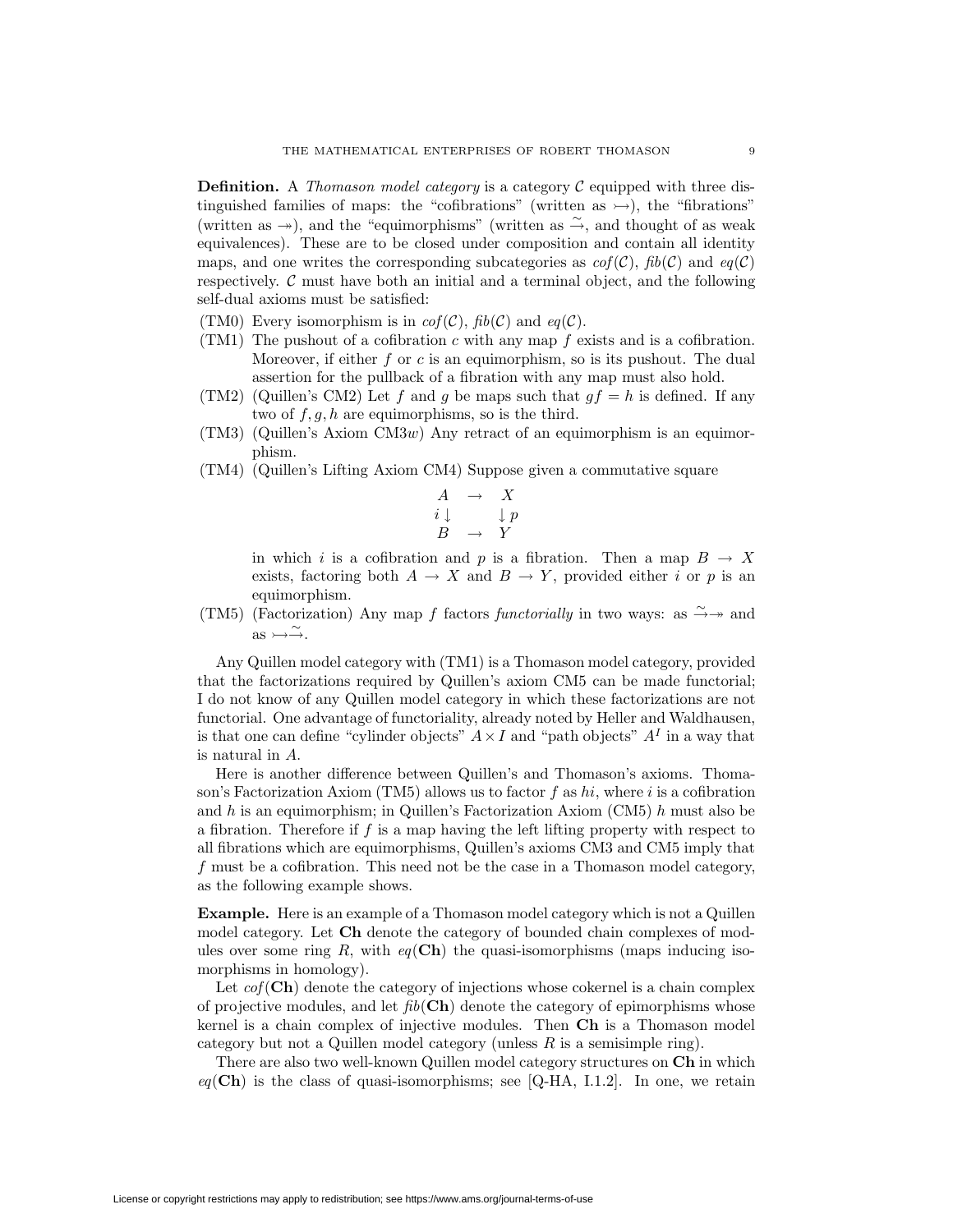$cof(\mathbf{Ch})$  but take the fibrations to be all epimorphisms. In the other, we retain fib(**Ch**) but take the cofibrations to be all injections.

By arguments which are formally similar to Quillen's in [Q-HA], Thomason was able to reprove all the basic results of homotopical algebra for his model categories. One such basic result is that the *homotopy category*  $Ho(\mathcal{C})$  of a Thomason model category  $\mathcal C$  exists. Recall that all equimorphisms are inverted in  $Ho(\mathcal C)$  and that  $Ho(\mathcal{C})$  is universal with respect to this property. The existence proof follows the proof for a Quillen model category: one reduces to the problem of defining maps between a cofibrant object  $A$  and a fibrant object  $B$  and sets

$$
\operatorname{Hom}_{\operatorname{Ho}(\mathcal{C})}(A, B) = \operatorname{Hom}_{\mathcal{C}}(A, B) / \sim,
$$

where the homotopy relation  $\sim$  is defined using the cylinder  $A \times I$ .

Many natural examples in Quillen's theory are enriched over simplicial sets [Q-HA, ch. II]. Quillen defines a simplicial model category to be a model category which is enriched over simplicial sets and has both "tensor" objects  $X \otimes K$ and "cotensor" objects  $X^K$  for every  $X \in \mathcal{C}$  and every finite simplicial set K. In addition, the model structure and the simplicial structure must be compatible in the sense that the following condition must be satisfied [Q-HA, II.2.2]:

(SM7) If  $A \stackrel{i}{\rightarrow} B$  is a cofibration and  $p: X \rightarrowtail Y$  is a fibration, then

 $\text{Hom}(B, X) \to \text{Hom}(A, X) \times_{\text{Hom}(A, Y)} \text{Hom}(B, Y)$ 

is a fibration of simplicial sets. In addition, this fibration must be an equimorphism if either  $i$  or  $p$  is.

**Definition.** A *Thomason simplicial model category* is a Thomason model category such that  $C$  is enriched over simplicial sets; has "rigid" tensor and cotensor structures which are compatible with  $cof(\mathcal{C})$ ,  $fib(\mathcal{C})$  and  $eq(\mathcal{C})$ ; has good products, coproducts, limits of fibrations and colimits of cofibrations.

These additional axioms allow us to construct homotopy limits and homotopy ends internally within any Thomason simplicial model category, following the ideas of [T1]. Thomason also announced the following result, which he had been thinking about for some time in the context of Quillen model structures.

**Lifting Theorem.** Let  $C$  be a Thomason simplicial model category,  $I$  a small category. Then the functor category  $\mathcal{C}^I$  is a Thomason simplicial model category.

Here are some remarks about the proof. If  $\mathcal{C}^I$  is to be a Thomason simplicial model category, one must first decide what the cofibrations, etc., should be. There are at least two model structures on the functor category: a local structure and a global structure. In the global model structure, a morphism  $t: F \to G$  in the functor category  $\mathcal{C}^I$  is a cofibration or an equimorphism if each  $t_A: F(A) \to G(A)$ is. It is a "fibration" if each  $t_A$  is a fibration in C and if it has the lifting property with respect to the above notions of cofibration and equimorphism. In the local model structure, it is the cofibrations which are determined by having the lifting property with respect to the (pointwise) fibrations and equimorphisms. Of course, since these two structures have the same equimorphisms, it follows that the local and global model structures will determine the same homotopy category  $Ho(\mathcal{C})$ .

As is usual in this subject, there is no difficulty in establishing the first few axioms, and half of axiom (TM4) is built into the definitions. The main difficulty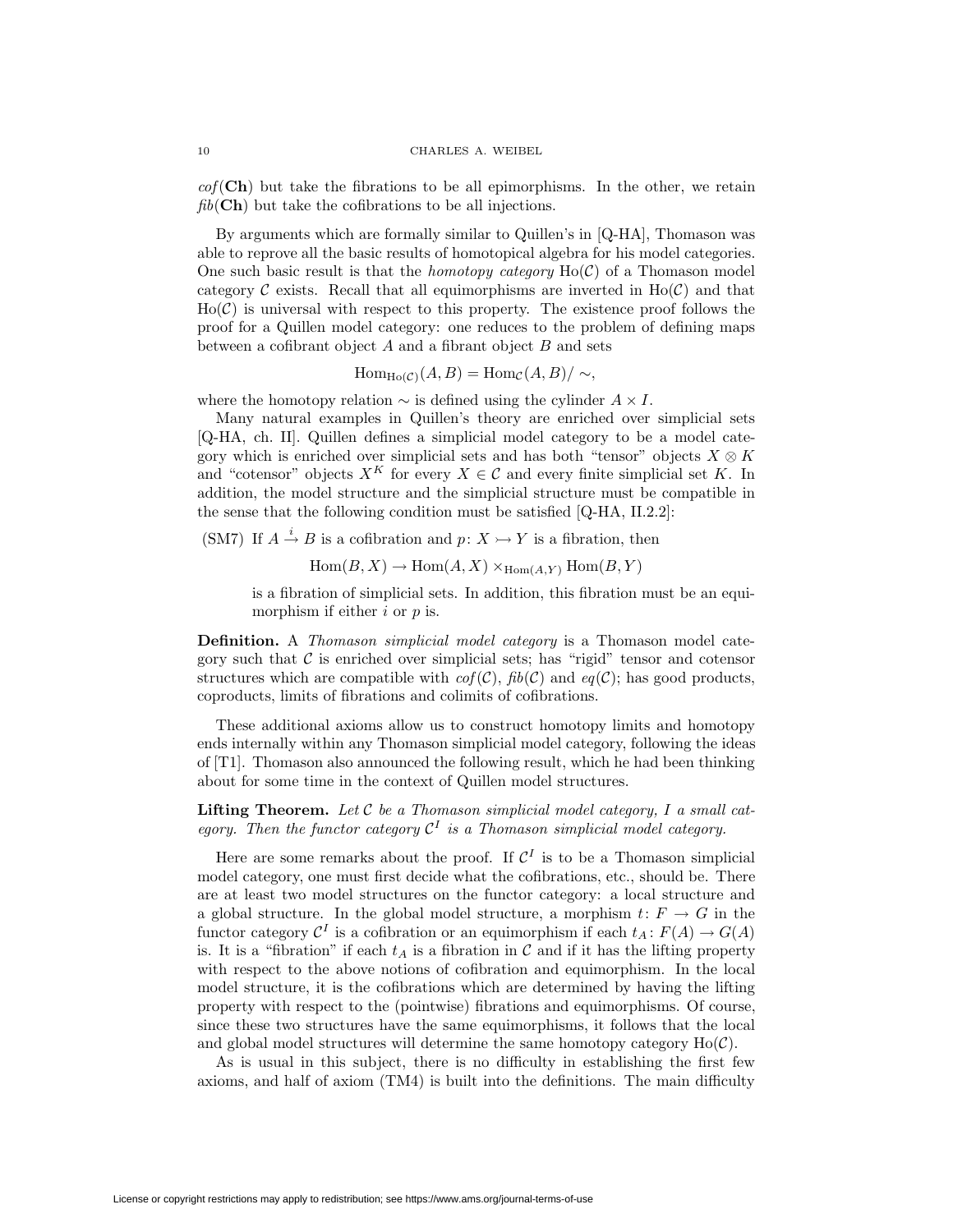in proving that this (local or global) structure forms a model category comes from the Factorization Axiom (TM5).

Here is a natural question about model structures. Suppose that we are given a (simplicial) model structure on the topos  $C$  of sheaves on some site X and a refinement of the topology on X (or any topology on  $\mathcal C$ ). When does this induce a model structure on  $\mathcal{C}_{\mathrm{sh}},$  the topos of sheaves for the refined topology? I suspect that Thomason had already studied this problem.

Thomason was also planning to deal with the stable (read triangulated) case as well, and he expressed the hope that one could lift this kind of structure to functor categories as well.

# **REFERENCES**

- [BG] K. Brown and S. Gersten, Algebraic K-theory as generalized sheaf cohomology, Lecture Notes in Math., vol. 341, Springer-Verlag, 1973, pp. 266–292, MR 50#442.
- [BK] A. Bousfield and D. Kan, Homotopy limits, completions and localizations, Lecture Notes in Math., vol. 304, Springer-Verlag, 1972, MR 51#1825.
- [BV] J. Boardman and R. Vogt, Homotopy invariant algebraic structures on topological spaces, Lecture Notes in Math., vol. 347, Springer-Verlag, 1973, MR 54#8623a.
- [DF] W. Dwyer and E. Friedlander, Étale K-theory and arithmetic, Bull. AMS 6 (1982), 453– 455, MR 83b:12012.
- [DFST] W. Dwyer, E. Friedlander, V. Snaith and R.W. Thomason, Algebraic K-theory eventually surjects onto topological K-theory, Invent. Math. **66** (1982), 481–491, MR 84i:14015.
- [F] E. Friedlander, Étale K-theory. I, Invent. Math. **60** (1980), 105–134; II, Ann. Scient. Éc. Norm. Sup. **15** (1982), 231–256, MR 82e:14029; 85c:14014.
- [GQ] D. Grayson, Higher algebraic K-theory II (after D. Quillen), Lecture Notes in Math., vol. 551, Springer-Verlag, 1976, pp. 217–240, MR 58#28137.
- [GT] H. Gillet and R.W. Thomason, The K-theory of strict hensel local rings and a theorem of Suslin, J. Pure Appl. Alg. **34** (1984), 241–254, MR 86e:18014.
- [H] M. Harada, A proof of the Riemann-Roch theorem, Ph.D. thesis, Johns Hopkins University, Baltimore, 1987.
- [LTW] D. Latch, R.W. Thomason and S. Wilson, Simplicial sets from categories, Math. Zeit. **164** (1979), 195–214, MR 80e:55012.
- [M] J.P. May, The geometry of iterated loop spaces, Lecture Notes in Math., vol. 271, Springer-Verlag, 1972, MR 54#8623b.
- [MT] J.P. May and R.W. Thomason, The uniqueness of infinite loop space machines, Topology **17** (1978), 205–224, MR 80g:55015.
- [PW] E. Pedersen and C. Weibel, K-theory homology of spaces, Lecture Notes in Math., vol. 1370, Springer-Verlag, 1989, pp. 346–361, MR 90m:55007.
- [Q-HA] D. Quillen, Homotopical Algebra, Lecture Notes in Math., vol. 43, Springer-Verlag, 1967, MR 36#6480.
- [Q-RH] D. Quillen, Rational homotopy theory, Annals Math. **90** (1969), 205–295, MR 41#2678.
- [Q341] D. Quillen, Higher Algebraic K-theory I, Lecture Notes in Math., vol. 341, Springer-Verlag, 1973, pp. 85–147, MR 49#2895.
- [Seg] G. Segal, Categories and cohomology theories, Topology **13** (1974), 293–312, MR 50#5782.
- [SGA4] M. Artin, A. Grothendieck and J.-L. Verdier, Théorie de Topos et Cohomologie Étale des  $Schémas (SGA 4)$ , Lecture Notes in Math., vols. 269,270,305, Springer-Verlag, 1972–73.
- [SGA6] P. Berthelot, A. Grothendieck and L. Illusie, Théorie des Intersections et Théorème de Riemann-Roch (SGA 6), Lecture Notes in Math., vol. 225, Springer-Verlag, 1971, MR 50#7133.
- [Sus] A. Suslin, Algebraic K-theory and Motivic Cohomology, Proc. International Congress of Mathematicians, Zürich 1994, vol. 1, Birkhäuser, 1995, pp. 342-351.
- [T0] R.W. Thomason, A note on spaces with normal product with some compact space, Proc. AMS **44** (1974), 509–510, MR 51#4165.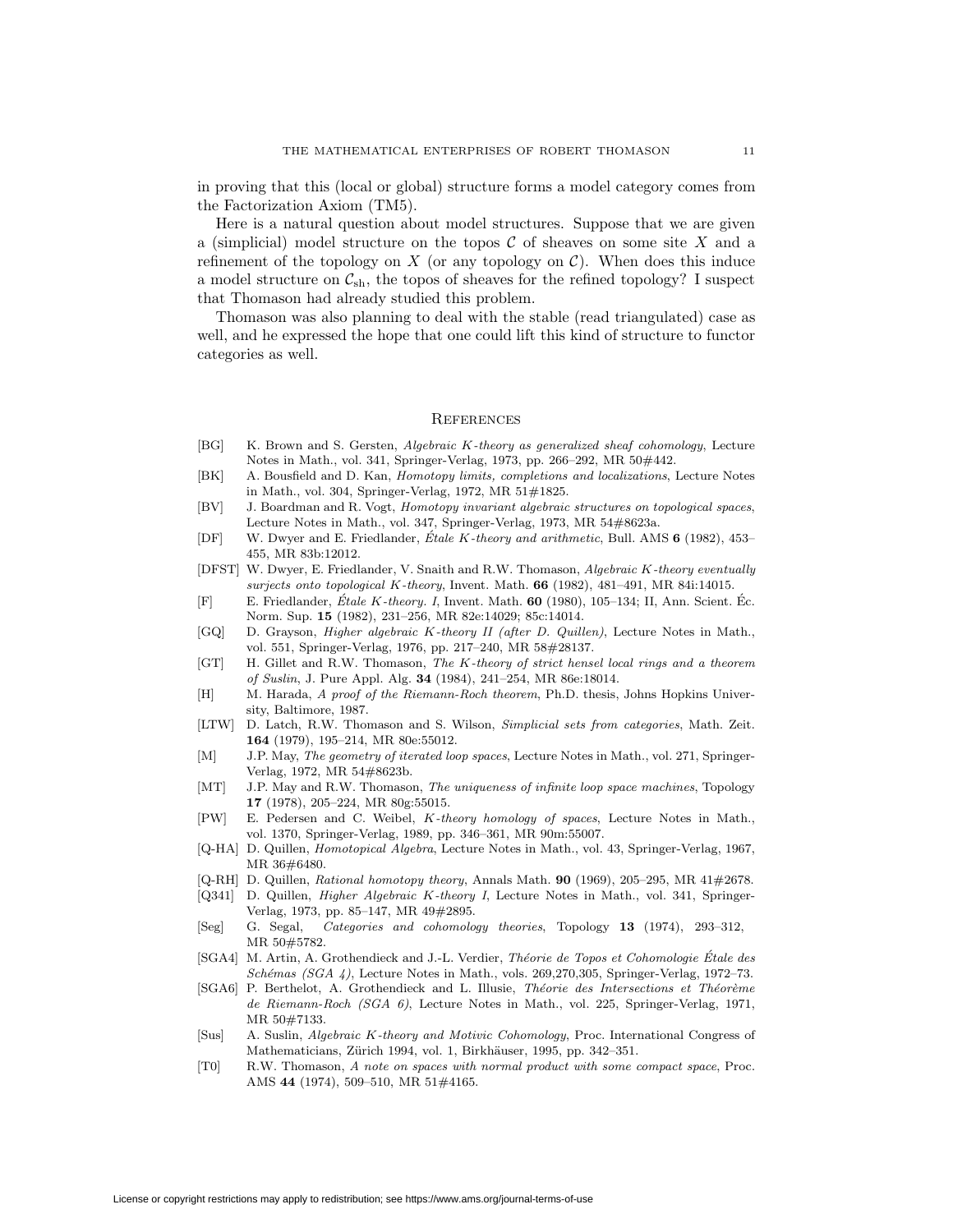- [T-th] R.W. Thomason, Homotopy colimits in **Cat**, with applications to algebraic K-theory and loop space theory, Ph.D. thesis, 124 pages, Princeton University, 1977, available from University Microfilms, Ann Arbor, MI 48104.
- [T1] R.W. Thomason, Homotopy colimits in the category of small categories, Math. Proc. Cambridge Philos. Soc. **85** (1979), 91–109, MR 80b:18015.
- [T2] R.W. Thomason, Uniqueness of delooping machines, Duke Math. J. **46** (1979), 217–252, MR 80e:55013.
- [T3] R.W. Thomason, **Cat** as a closed model category, Cahiers Top. Geom. Diff. **21** (1980), 305–324, MR 82b:18005.
- [T4] R.W. Thomason, First quadrant spectral sequences in algebraic K-theory, Lecture Notes in Math., vol. 763, Springer-Verlag, 1979, pp. 332–355, MR 81c:18018.
- [T5] R.W. Thomason, First quadrant spectral sequences in algebraic K-theory via homotopy colimits, Comm. Algebra **10** (1982), 1589–1668, 83k:18006.
- [T6] R.W. Thomason, Beware the phony multiplication on Quillen's <sup>A</sup>−1A, Proc. AMS **<sup>80</sup>** (1980), 569–573, MR 81k:18010.
- [T-EC] R.W. Thomason, Algebraic K-theory and étale cohomology, Ann. Scient. Éc. Norm. Sup. 18, 4<sup>e</sup> série (1985), 437–552; erratum, vol. 22, 1989, pp. 675–677, MR 87k:14016; errata 91j:14013.
- [T7] R.W. Thomason, The Lichtenbaum-Quillen conjecture for  $K/\ell_*[\beta^{-1}]$ , Current Trends in Algebraic Topology, CMS Conf. Proc. vol. 2, Part 1, 1982, pp. 117–139, MR 84f:18024.
- [T8] R.W. Thomason, Riemann-Roch for algebraic versus topological K-theory, J. Pure Appl. Alg **27** (1983), 87–109, MR 85c:14013.
- [T9] R.W. Thomason, Bott stability in algebraic K-theory, AMS Contemp. Math., vol. 55, 1986, pp. 389–406, MR 87m:18022.
- [T10] R.W. Thomason, The homotopy limit problem, AMS Contemp. Math., vol. 19, 1983, pp. 407–419, MR 84j:18012.
- [T11] R.W. Thomason, Absolute cohomological purity, Bull. Soc. Math. France **112** (1984), 397–406, MR 87e:14018.
- [T12] R.W. Thomason, Algebraic K-theory of group scheme actions, Annals of Math. Study **113** (1987), 539–563, MR 89c:18016.
- [T13] R.W. Thomason, Lefschetz-Riemann-Roch theorem and coherent trace formula, Invent. Math. **85** (1986), 515–543, MR 87j:14028.
- [T14] R.W. Thomason, Comparison of equivariant algebraic and topological K-theory, Duke Math. J. **53** (1986), 795–825, MR 88h:18011.
- [T15] R.W. Thomason, Equivariant resolution, linearization and Hilbert's fourteenth problem over arbitrary base schemes, Adv. Math. **65** (1987), 16–34, MR 88g:14045.
- [T16] R.W. Thomason, Equivariant algebraic vs. topological K-homology Atiyah-Segal-style, Duke Math. J. **56** (1988), 589–636, MR 89f:14015.
- [T17] R.W. Thomason, The finite stable homotopy type of some topoi, J. Pure Appl. Alg. **47** (1987), 89–104, MR 88k:14010.
- [T18] R.W. Thomason, A finiteness condition equivalent to the Tate conjecture over  $\mathbb{F}_q$ , AMS Contemp. Math., vol. 83, 1989, pp. 385–392, MR 90b:14029.
- [T19] R.W. Thomason, Survey of algebraic vs. étale topological K-theory, AMS Contemp. Math., vol. 83, 1989, pp. 393–443, MR 90h:14029.
- [T20] R.W. Thomason, The local to global principle in algebraic K-theory, Proc. International Congress of Mathematicians, Kyoto 1990, vol. 1, Springer-Verlag, 1991, pp. 381–394, MR 93e:19010.
- [T21] R.W. Thomason, Une formule de Lefschetz en K-théorie équivariante algébrique, Duke Math. J. **68** (1992), 447–462, MR 93m:19007.
- [T22] R.W. Thomason, Le principe de scindage et l'inexistence de K-théorie de Milnor globale, Topology **31** (1992), 571–588, MR 93j:19005.
- $[T23]$  R.W. Thomason, Les K-groupes d'un schéma éclaté et une formule d'intersection excédentaire, Invent. Math. **112** (1993), 195–215, MR 93k:19005.
- [T24] R.W. Thomason, Les K-groupes d'un fibré projectif, Algebraic K-theory and algebraic topology, NATO ASI Series C, vol. 407, Kluwer, 1993, pp. 243–248.
- [T25] R.W. Thomason, The classification of triangulated subcategories, preprint (1995), Compositio Math. (1996), to appear.